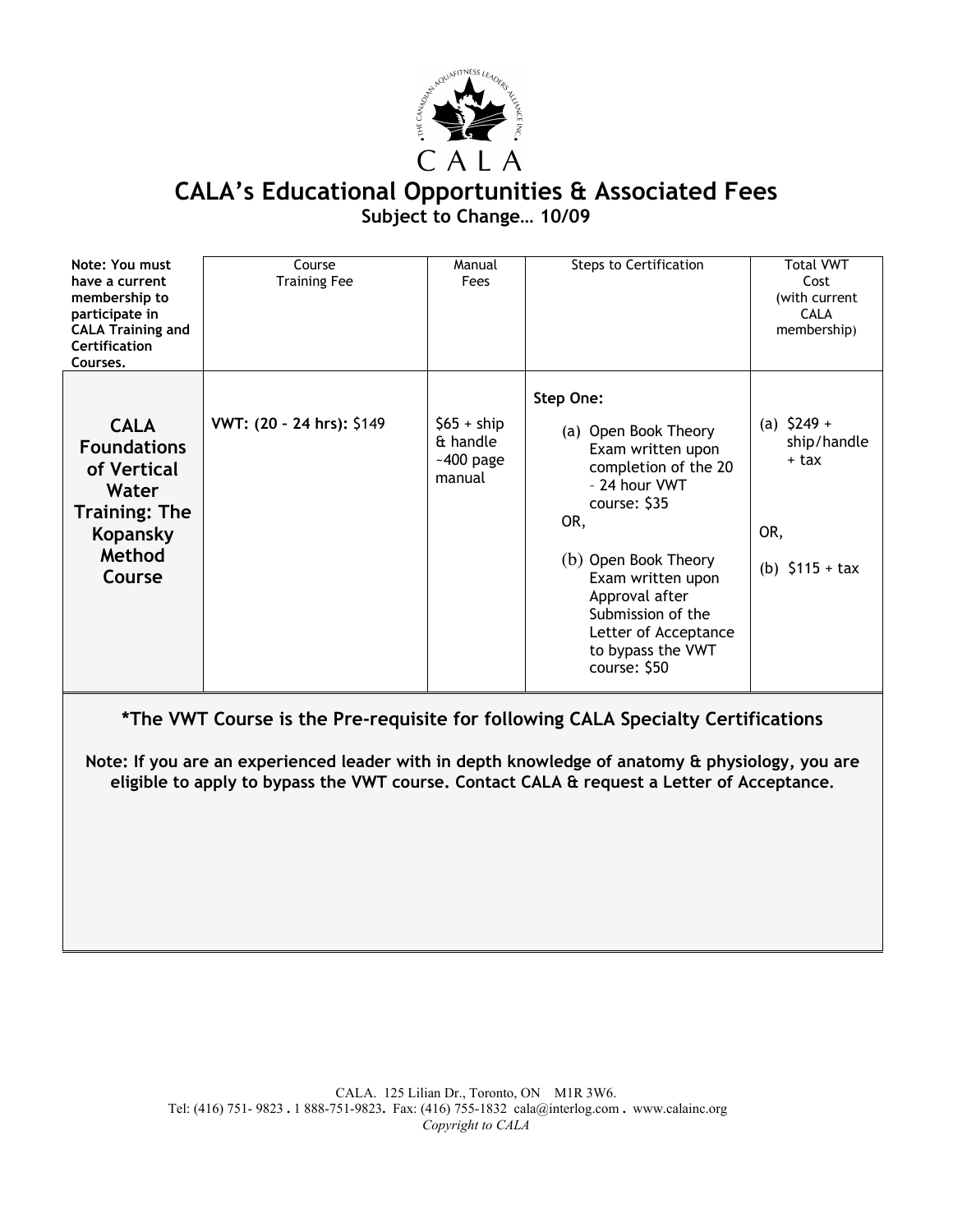| <b>CALA</b><br>Group<br><b>Aqua Fitness</b><br><b>Specialty</b>                                                                                                                                                                      | GAF: (16 - 20 hrs): \$149<br>Note: This is a mandatory<br>course if you wish to qualify to<br>become a CALA Certified<br><b>Group Aqua Fitness Leader</b>            | $$35 - 200$<br>page manual                                                                                 | To become a CALA Certified<br><b>GAF Leader:</b><br>(a) GAF Assignment - Class<br><b>Plan: S35</b><br>AND,<br>(b) GAF Practical Assessment -<br>30 minute mini-class: \$35                                 | $$254 +$<br>ship/handle +<br>tax                                                                             |  |  |  |
|--------------------------------------------------------------------------------------------------------------------------------------------------------------------------------------------------------------------------------------|----------------------------------------------------------------------------------------------------------------------------------------------------------------------|------------------------------------------------------------------------------------------------------------|------------------------------------------------------------------------------------------------------------------------------------------------------------------------------------------------------------|--------------------------------------------------------------------------------------------------------------|--|--|--|
| <b>CALA</b><br><b>Aqua Jogging</b><br>& Water<br>Running<br><b>Specialty</b>                                                                                                                                                         | WR: (16 hrs): \$129<br>Note: This is a mandatory<br>course if you wish to qualify to<br>become a CALA Certified Water<br><b>Running Leader</b>                       | $$35 - 200$<br>page manual                                                                                 | To become a CALA Certified<br><b>WR Leader:</b><br>(a) WR Open Book Theory<br>Exam: \$35<br>AND,<br>(b) WR Practical Assessment -<br>30 minute mini-class: \$35                                            | $$234 +$<br>ship/handle +<br>tax                                                                             |  |  |  |
| <b>CALA</b><br>Centre of<br>Power: Aqua<br><b>Kick Box</b><br><b>Specialty</b>                                                                                                                                                       | KBox: (16 hrs): \$129<br>Note: This is a mandatory<br>course if you wish to qualify to<br>become a CALA Certified Aqua<br><b>Kick Box Leader</b>                     | $$35 - 200$<br>page manual                                                                                 | To become a CALA Certified<br><b>KBox Leader:</b><br>(a) KBox Open Book Theory<br>Exam: \$35<br>AND,<br>(b) KBox Practical Assessment -<br>30 minute mini-class: \$35                                      | $$234 +$<br>ship/handle +<br>tax                                                                             |  |  |  |
| <b>CALA Healing Waters Program</b>                                                                                                                                                                                                   |                                                                                                                                                                      |                                                                                                            |                                                                                                                                                                                                            |                                                                                                              |  |  |  |
| <b>CALA</b><br><b>Introduction</b><br>to Aquatic<br><b>Post Rehab</b><br>Course                                                                                                                                                      | Post Rehab: (8 hrs): \$125<br>Note: This is a mandatory<br>course if you wish to qualify to<br>become a CALA Certified Aqua<br>Arthritis & Joint Disorders<br>Leader | $$25 - 100$<br>page manual                                                                                 | To qualify to become a<br><b>CALA Certified Aqua</b><br><b>Arthritis and Joint Disorders</b><br><b>Certified Leader:</b><br>(a) Open Book Aquatic Post<br>Rehab Theory Exam and Case<br><b>Study: \$50</b> | $$200 +$<br>ship/handle +<br>tax                                                                             |  |  |  |
| <b>CALA Aqua</b><br>Arthritis &<br>Joint<br><b>Disorders</b><br><b>Specialty</b>                                                                                                                                                     | Aqua Arthritis: (12 hrs): \$175                                                                                                                                      | 1. Manual:<br>\$45<br>2. Catalogue<br>of Exercises:<br>\$40<br>3. Aquatic<br>Exercise<br>Textbook:<br>\$65 | (a) Open Book Aqua<br>Arthritis & Joint<br>Disorders Theory Exam<br>and Case Study: \$50<br>AND,<br>(b) Aqua Arthritis & Joint<br><b>Disorders Practical</b><br>Assessment - 30 minute<br>mini-class: \$50 | $$425 +$<br>ship/handle +<br>tax<br>Note: Discount<br>for registration<br>in both Healing<br>Waters Courses. |  |  |  |
| *** Note if registering for both CALA Healing Waters Courses including the ALA Introduction<br>to Aquatic Post Rehab Course and the CALA Aqua Arthritis & Joint Disorders Course:<br>Discounted fee is $$532.65 + tax + ship/handle$ |                                                                                                                                                                      |                                                                                                            |                                                                                                                                                                                                            |                                                                                                              |  |  |  |

CALA. 125 Lilian Dr., Toronto, ON M1R 3W6. Tel: (416) 751- 9823 . 1 888-751-9823. Fax: (416) 755-1832 cala@interlog.com . www.calainc.org *Copyright to CALA*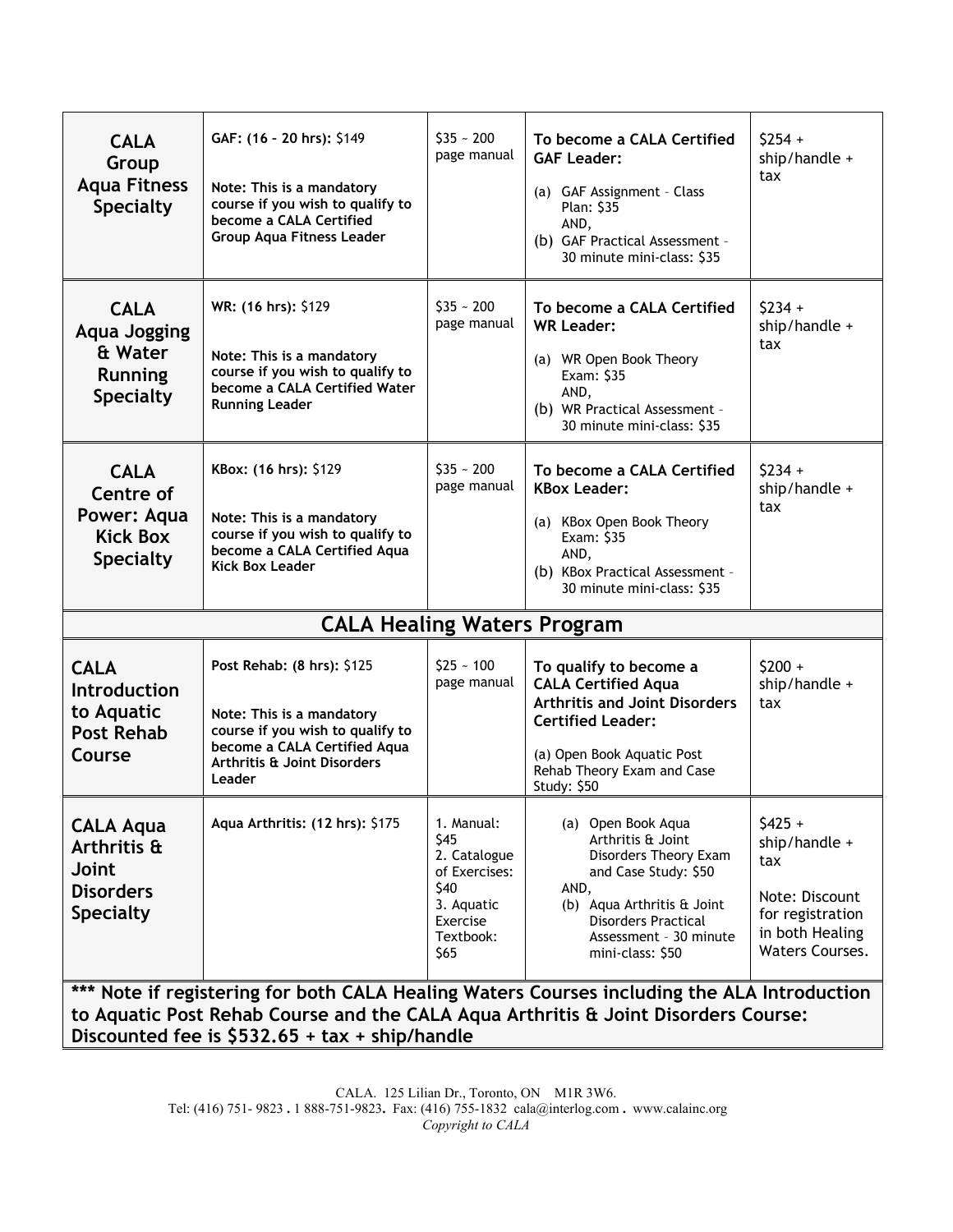| <b>CALA</b><br><b>Workshops</b><br>(earn 1 CALA<br>CEC per hour)<br>Note: Anyone<br>can<br>participate in<br>the<br>workshops.<br>Membership<br>with CALA is<br>not<br>mandatory.                            | $$20+$ per hr<br>(current CALA members)<br>$$25+$ per hr<br>(non CALA members) | Included:<br>-Handout<br>- CEC<br>Certificate | n/a | n/a          | 3 <sub>hr</sub><br>workshop:<br>generally:<br>$$60+ -$<br>member<br>$$75+non-$<br>member |
|--------------------------------------------------------------------------------------------------------------------------------------------------------------------------------------------------------------|--------------------------------------------------------------------------------|-----------------------------------------------|-----|--------------|------------------------------------------------------------------------------------------|
| Late Registration Fee                                                                                                                                                                                        | \$25 (late fee)                                                                |                                               |     |              |                                                                                          |
|                                                                                                                                                                                                              | (to be added if registering less than 2 weeks prior to course)                 |                                               |     |              |                                                                                          |
| CALA Individual Membership (annual fee) includes:<br>-Reduced Registration Fees on CALA Workshops, Courses and Conferences<br>-Discounts on clothing, aqua belts, mats, CD's and valuable reference material | \$49 (single<br>membership)                                                    |                                               |     |              |                                                                                          |
| -Priority notification and registration for all CALA Events                                                                                                                                                  | <b>OR</b>                                                                      |                                               |     |              |                                                                                          |
| CALA Corporate Memberships are available as follows:<br>Silver: $$125 + $10$ pp: 1 - 4 people; Gold $$150 + $10$ pp: 5 - 8 people;<br>Platinum: $$200 + $10$ pp unlimited people                             | Corporate<br>membership                                                        |                                               |     |              |                                                                                          |
|                                                                                                                                                                                                              | <b>OR</b>                                                                      |                                               |     |              |                                                                                          |
| New members can be added to a corporate membership at any time during the<br>membership year.                                                                                                                |                                                                                |                                               |     |              | <b>PROVIDER</b><br>membership                                                            |
| CALA Provider Memberships are available as follows:                                                                                                                                                          | Membership                                                                     |                                               |     |              |                                                                                          |
| Wave One: Less than 10: \$400<br>Wave Two: 10 - 30 people: \$700                                                                                                                                             |                                                                                |                                               |     |              | is compulsory                                                                            |
| Wave Three: 31 - 60 people: \$900                                                                                                                                                                            | for all                                                                        |                                               |     |              |                                                                                          |
| Wave Four: 61 - 80 people: \$1200                                                                                                                                                                            | courses, not                                                                   |                                               |     |              |                                                                                          |
| Wave Five: 81+ people: \$1500<br>Note: course fees may differ depending on host facility and provider status;                                                                                                | for workshops                                                                  |                                               |     |              |                                                                                          |
| fees subject to change                                                                                                                                                                                       |                                                                                |                                               |     |              |                                                                                          |
|                                                                                                                                                                                                              |                                                                                |                                               |     | Subtotal     |                                                                                          |
|                                                                                                                                                                                                              |                                                                                |                                               |     | Add GST      |                                                                                          |
|                                                                                                                                                                                                              |                                                                                |                                               |     | <b>TOTAL</b> |                                                                                          |